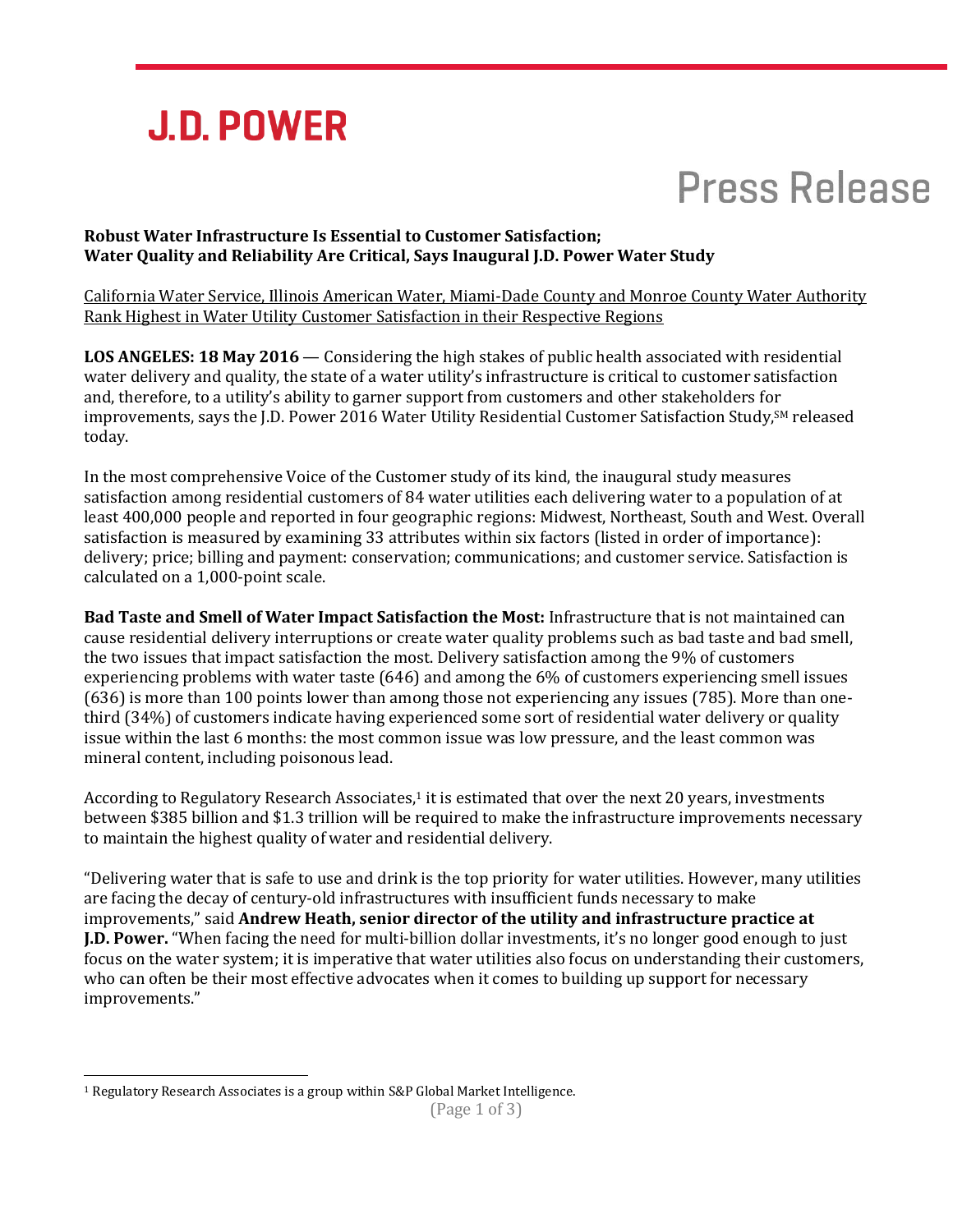**Location Does Not Determine Satisfaction:** Study findings show that satisfaction is not driven by location, but rather is driven by the quality of the service they receive from their water utility. Both highand low-performing utilities are found throughout the United States and throughout each region in the nation. Customer satisfaction is driven less by a utility's location and more by the quality of the product they deliver and how well that utility focuses on their customers.

Following are additional findings of the 2016 study.

- **Price by Region:** One-fourth (25%) of customers are not aware of the cost of their monthly water utility service. The customer-reported average monthly cost by region is \$79—West; \$75— Northeast; \$63—South; and \$60—Midwest.
- **E-Bill Satisfaction Higher than Paper Bill**: Billing and payment satisfaction among the 31% of customers who receive their bill electronically is much higher than among those who receive a paper bill (792 vs. 746, respectively).
- **Communication Recall Builds Satisfying Relationships**: Water utilities that communicate with their customers are more likely to build a satisfying customer relationship. Overall satisfaction is higher when a customer recalls a communication in the last 6 months from their water utility than when they don't recall a communication (737 vs. 675, respectively).
- **Awareness of Infrastructure Investment Increases Satisfaction:** When customers are aware of their utility's efforts to improve or replace the old infrastructure, conservation satisfaction is 734, compared with 650 when they are not aware. The same holds true when customers are familiar with their utility's efforts to improve water quality (749 vs. 599, respectively).
- **Answering Customers' Questions on First Contact:** One key to achieving high customer service satisfaction is answering a customer's question the first time they make contact, compared with making two or more contacts. Among those contacting by phone, satisfaction is 134 points higher when the customer's question is answered on the first contact, compared to when two or more calls are required for an answer (831 vs. 697, respectively). Similarly, when contacts are made online, satisfaction is 91 points higher when questions are answered on the first contact, compared to when two or more contacts are required (827 vs. 736, respectively).

## **Study Rankings by Region**

The following utilities rank highest in customer satisfaction in their respective regions. Notably, two of the utilities are investor owned and two are publicly owned.

- **Midwest:** Illinois American Water (investor owned)
- **Northeast:** Monroe County Water Authority (publicly owned)
- **South:** Miami-Dade County (publicly owned)
- **West**: California Water Service (investor owned)

The 2016 Water Utility Residential Customer Satisfaction Study is based on more than 20,000 responses, representing more than 83 million residential customers of the 84 largest water utilities across the United States. The study was fielded in March 2016.

## **Media Relations Contacts**

John Tews; J.D. Power; Troy, Mich.; 248-680-6218; media.relations@idpa.com

(Page 2 of 3)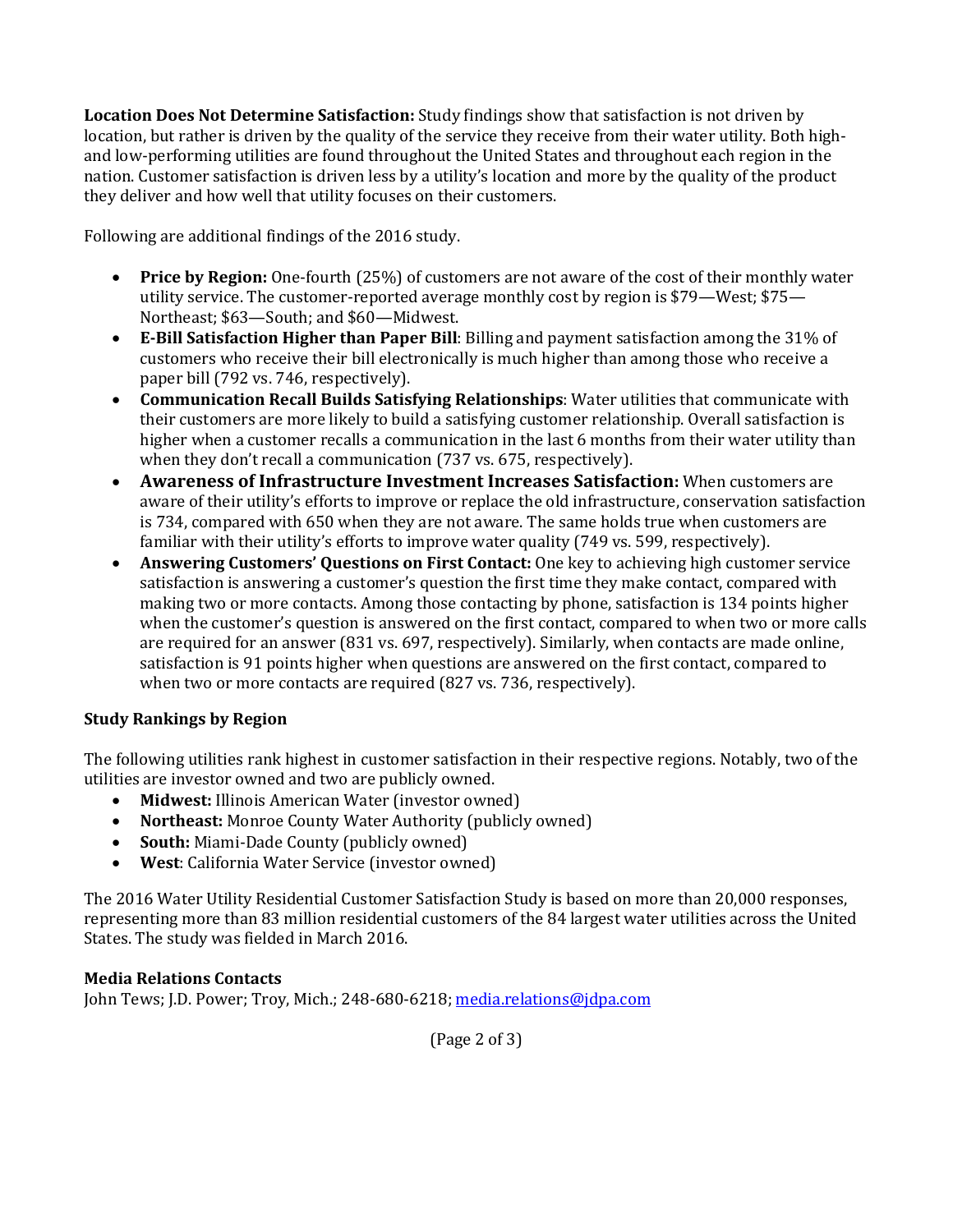For information about the 2016 Water Utility Residential Customer Satisfaction StudySM, visit <http://www.jdpower.com/resource/us-water-utility-residential-customer-satisfaction-study>

See the online press release a[t http://www.jdpower.com/press-releases/2016-water-utility-residential](http://www.jdpower.com/press-releases/2016-water-utility-residential-customer-satisfaction-study)[customer-satisfaction-study](http://www.jdpower.com/press-releases/2016-water-utility-residential-customer-satisfaction-study)

**About J.D. Power and Advertising/Promotional Rules** <http://www.jdpower.com/about/index.htm>

# # # (Page 3 of 3) Note: Seven charts follow.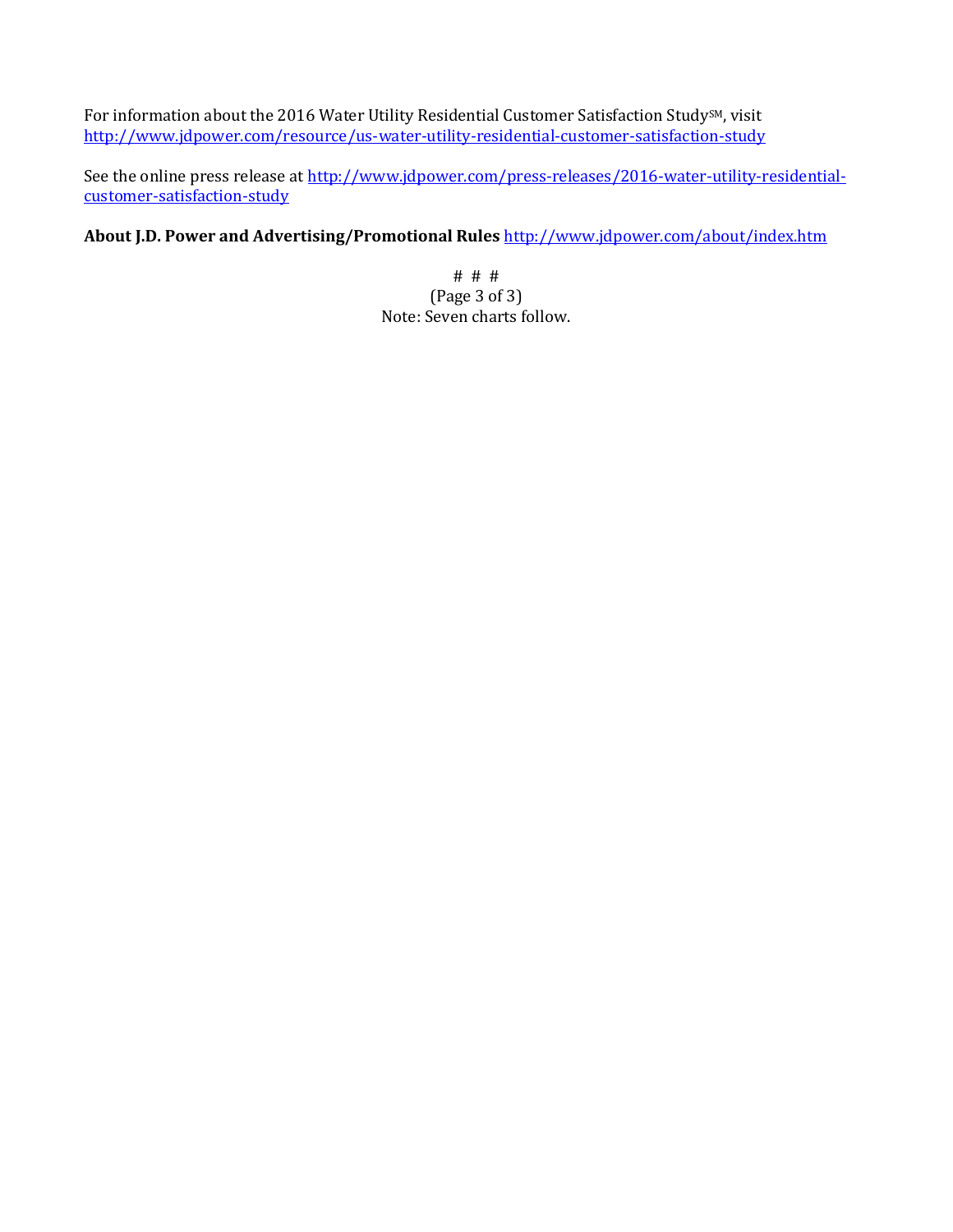

**Midwest Region Customer Satisfaction Index Ranking**

*Note: Included in the study, but not ranked due to insufficient sample size is KC Water Services*

*States included in the Midwest region are Illinois, Indiana, Kansas, Kentucky, Michigan, Minnesota, Missouri, Nebraska, Ohio and Wisconsin*

*Source: J.D. Power 2016 Water Utility Residential Customer Satisfaction StudySM*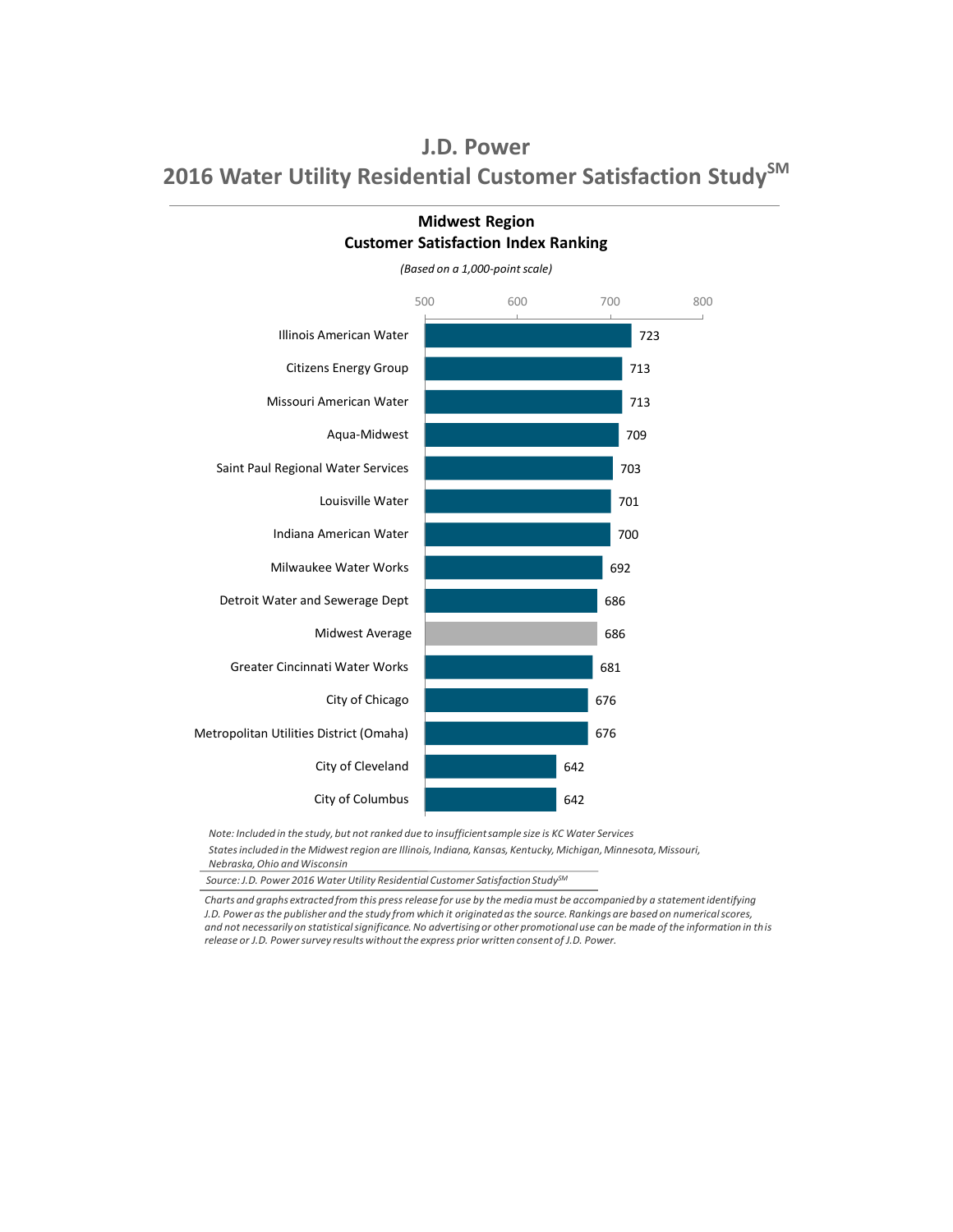

**Northeast Region Customer Satisfaction Index Ranking**

*Source: J.D. Power 2016 Water Utility Residential Customer Satisfaction StudySM States included in the Northeast region are Connecticut, District of Columbia, Delaware, Massachusetts, Maryland, New Hampshire, New Jersey, New York, Pennsylvania and Rhode Island*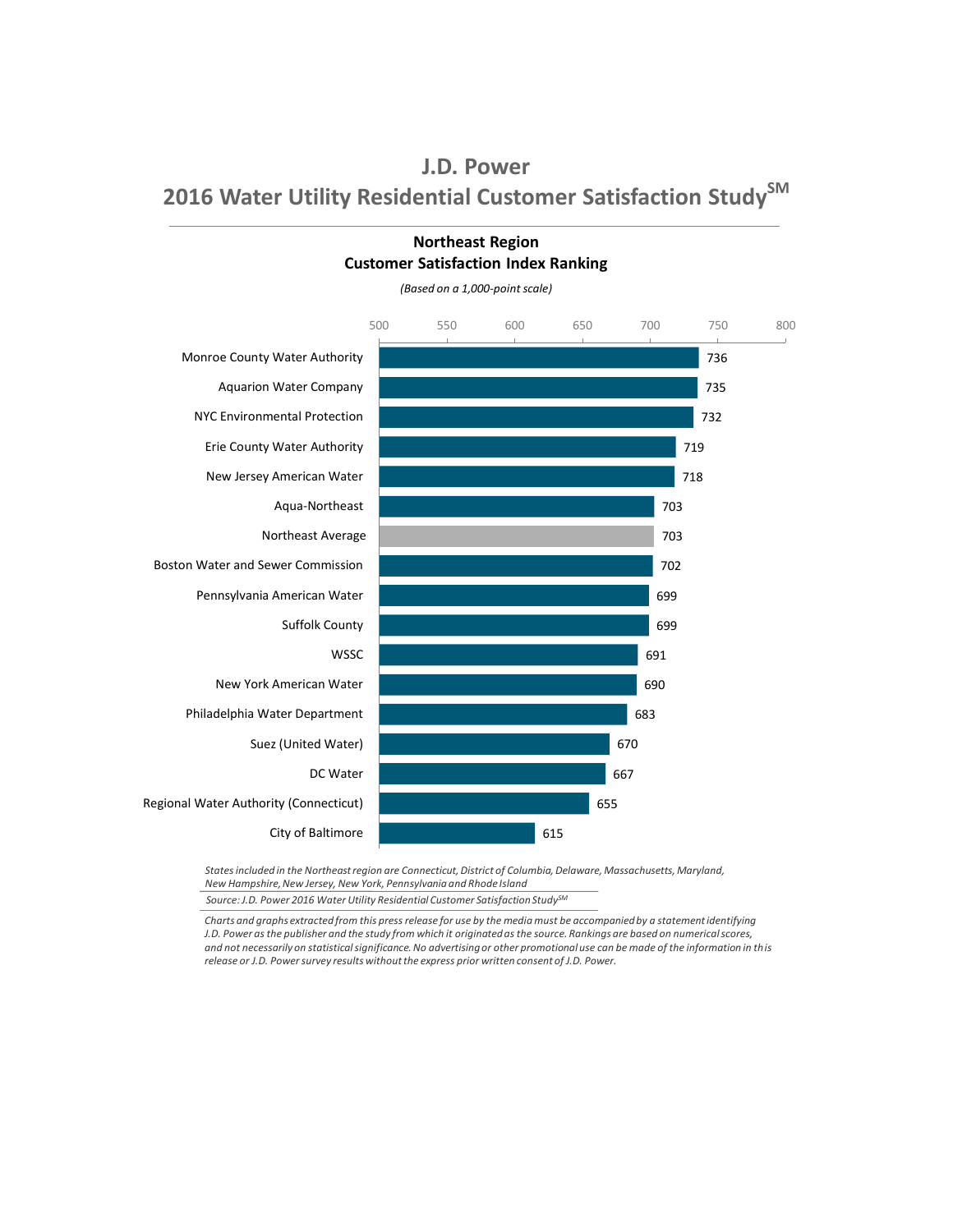

**South Region Customer Satisfaction Index Ranking**

*(Based on a 1,000-point scale)*

*States included in the South region are Alabama, Florida, Georgia, Louisiana, North Carolina, Oklahoma, Tennessee, Texas and Virginia*

*Source: J.D. Power 2016 Water Utility Residential Customer Satisfaction StudySM*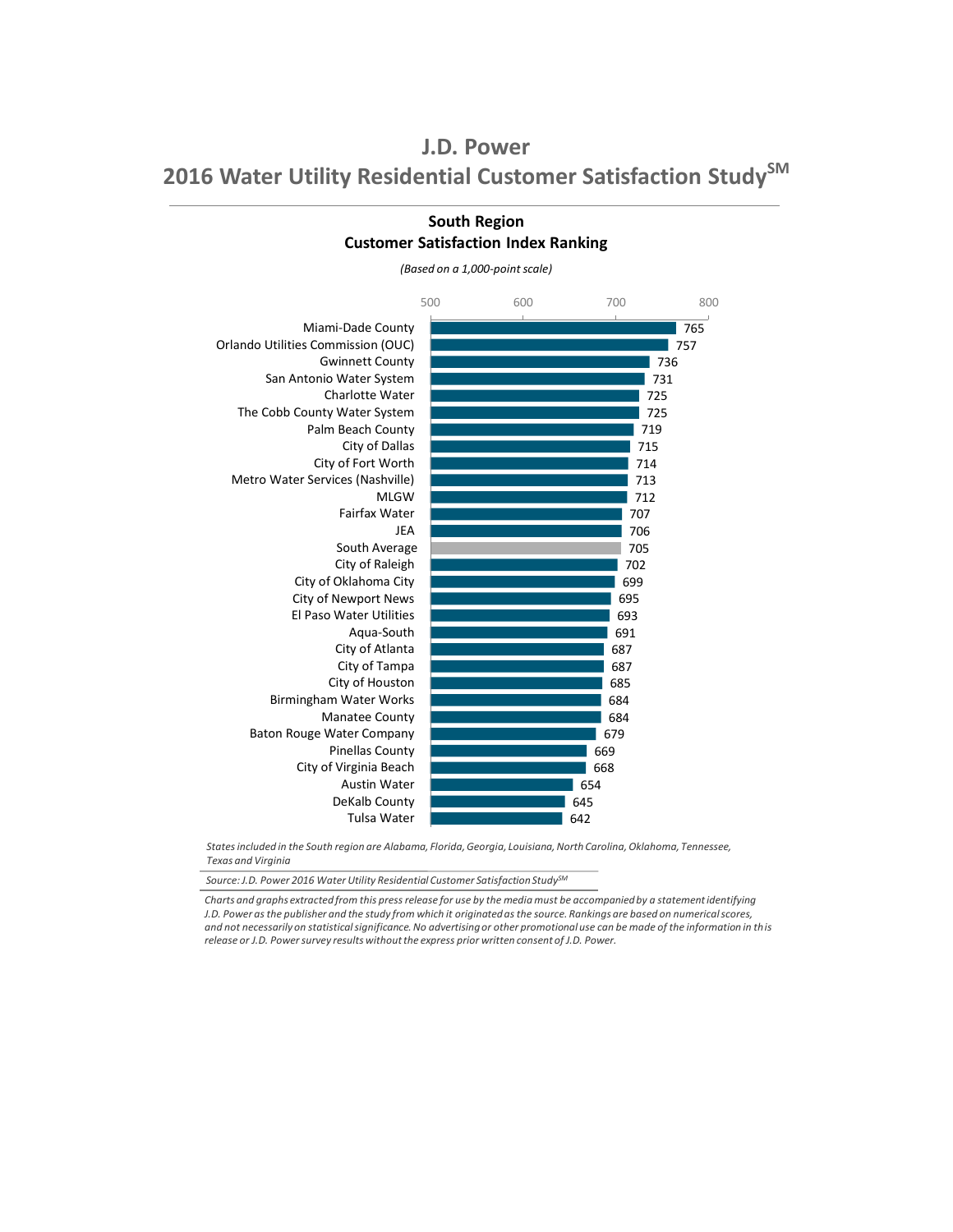

### **West Region Customer Satisfaction Index Ranking**

*(Based on a 1,000-point scale)*

*States included in the West region are Arizona, California, Colorado, Hawaii, New Mexico, Nevada, Oregon and Washington*

*Source: J.D. Power 2016 Water Utility Residential Customer Satisfaction StudySM*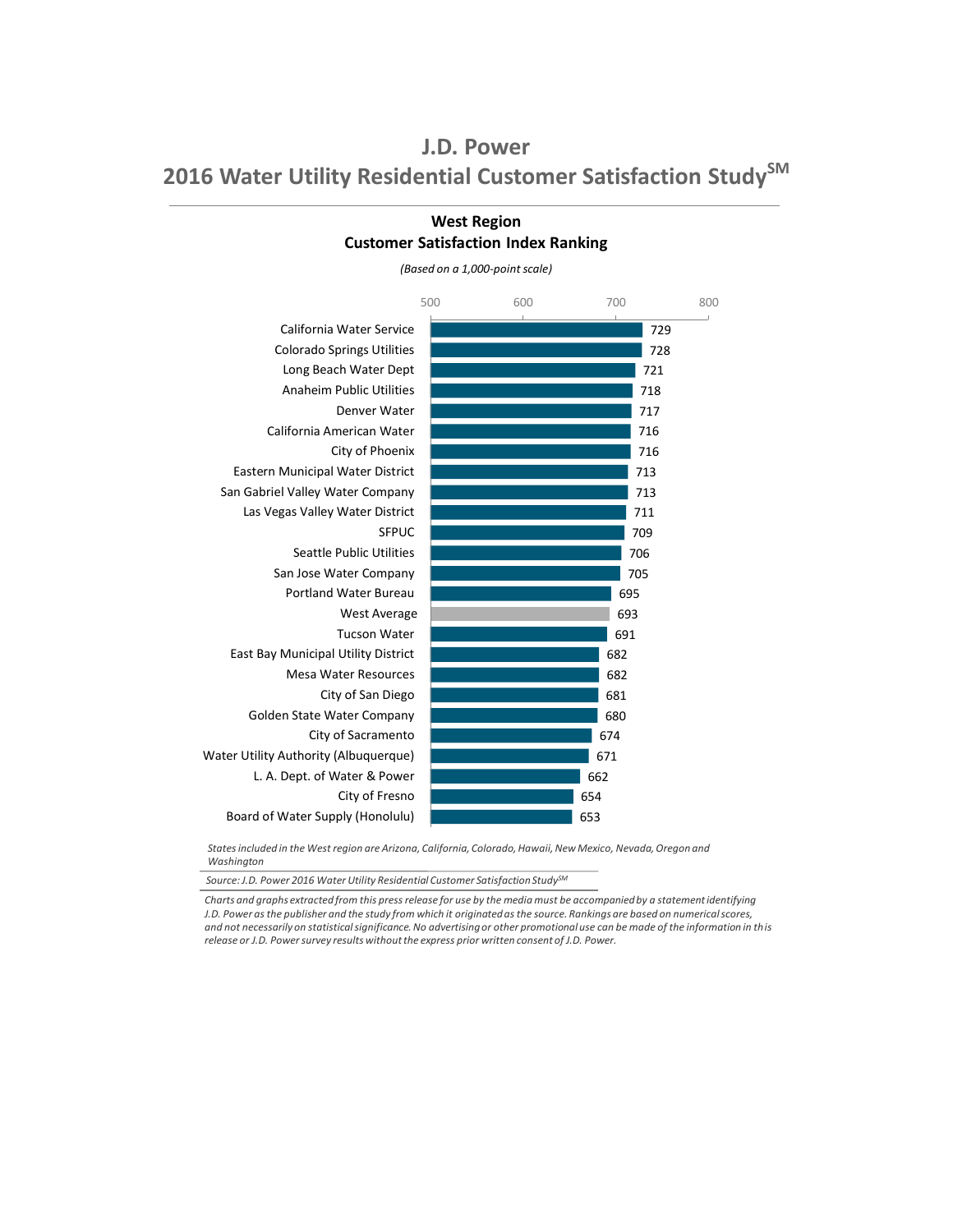### **Award-Eligible Water Utilities Included in the Study**

Anaheim Public Utilities **Anaheim**, Calif. **Dukku Lee** Anaheim, Calif. Aqua-Midwest **Christopher H. Franklin** Bryn Mawr, Pa. Aqua-Northeast **Christopher H. Franklin** Bryn Mawr, Pa. Aquarion Water Company **Charles V. Firlotte** Bridgeport, Conn. Aqua-South **Christopher H. Franklin** Bryn Mawr, Pa. Austin Water **Marc A. Ott** Austin, Texas Baton Rouge Water Company **Patrick Kerr** Patrick Terr Baton Rouge, La. Birmingham Water Works **Mac Underwood** Birmingham, Ala. Board of Water Supply (Honolulu) **Ernest Y. W. Lau Honolulu, Hawaii** Boston Water and Sewer Commission Henry F. Vitale Boston, Mass. California American Water **Robert MacLean** Coronado, Calif. California Water Service **Martin A. Kropelnicki** San Jose, Calif. Charlotte Water **Barry M. Gullet** Charlotte, N.C. Citizens Energy Group **State Acids** Jeffrey Harrison **Indianapolis**, Ind. City of Atlanta **Channell Atlanta**, Ga. **David Cockrell** Atlanta, Ga. City of Baltimore **Rudolph S. Chow** Baltimore, Md. City of Chicago Thomas H. Powers Chicago, Ill. City of Cleveland Robert L. Davis Cleveland, Ohio City of Columbus Tracie Davies Columbus, Ohio City of Dallas **A.C. Gonzalez** A.C. Gonzalez **Dallas**, Texas City of Fort Worth **David Cooke City of Fort Worth, Texas** City of Fresno **Exercise Struce Rudd** Fresno, Calif. City of Houston Texas Communication Dale A. Rudick Texas Houston, Texas City of Newport News **State Acids** James M. Bourey **Newport News, Va.** City of Oklahoma City **State City** James D. Couch **City Oklahoma City, Okla.** City of Phoenix **Ed Zuercher Ed Zuercher** Phoenix, Ariz. City of Raleigh **Ruffin L. Hall** Ruffin L. Hall Raleigh, N.C. City of Sacramento Sacramento John F. Shirey Sacramento, Calif. City of San Diego Scott Chadwick San Diego, Calif. City of Tampa **Chuck Weber** Chuck Weber **Chuck Tampa**, Fla.

**Company Executive Name U.S. Address**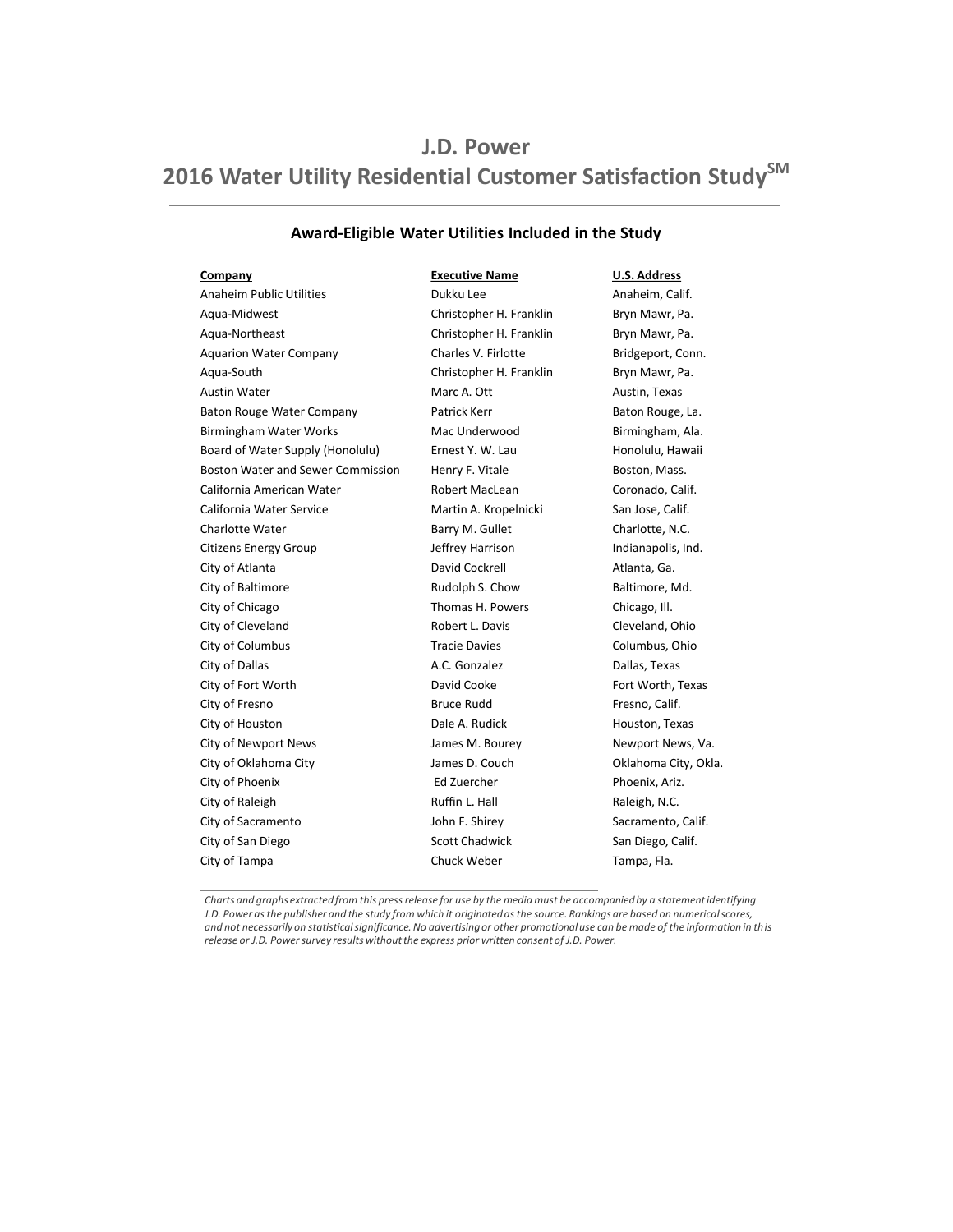### **Award-Eligible Water Utilities Included in the Study**

City of Virginia Beach Dave L. Hansen Virginia Beach, Va. Colorado Springs Utilities Jerry Forte Colorado Springs, Colo. DC Water George S. Hawkins Washington, D.C. DeKalb County **Decatur, Ga.** Lee N. May **Decatur, Ga.** Denver Water **Denver Water** Jim Lochhead **Denver, Colo.** Detroit Water and Sewerage Dept Gary Brown Gary Brown Detroit, Mich. East Bay Municipal Utility District Alexander R. Coate **Oakland, Calif.** Eastern Municipal Water District Paul D. Jones II Perris, Calif. El Paso Water Utilities John E. Balliew El Paso, Texas Erie County Water Authority **Robert Gaylord** Buffalo, N.Y. Fairfax Water **Charles M. Murray** Fairfax, Va. Golden State Water Company Robert J. Sprowls San Dimas, Calif Greater Cincinnati Water Works Harry Black Finding Cincinnati, Ohio Gwinnett County **Connect County** Ron Seibenhener **Lawrenceville, Ga.** Illinois American Water **Bruce Hauk** Bruce Hauk Belleville, Ill. Indiana American Water Deron Allen Greenwood, Ind. JEA Paul McElroy Jacksonville, Fla. L. A. Dept. of Water & Power Marcie L. Edwards Los Angeles, Calif. Las Vegas Valley Water District John J. Entsminger Las Vegas, Nev. Long Beach Water Dept **Chris Garner** Chris Garner Company Long Beach, Calif. Louisville Water **Spencer Bruce** Couisville, Ky. Manatee County **Ed Hunzeker** Ed Hunzeker Bradenton, Fla. Mesa Water Resources Chris Brady Mesa, Ariz. Metro Water Services (Nashville) Scott Potter Nashville, Tenn. Metropolitan Utilities District (Omaha) Scott L. Keep Comaha, Neb. Miami-Dade County **Miami, Fla.** Lester Sola **Miami, Fla.** And Miami, Fla. Milwaukee Water Works **Sharon Robinson** Milwaukee, Wis. Missouri American Water **Cheryl Norton** Cheryl Norton St. Louis, Mo. MLGW **Music Collins** Jerry Collins Memphis, Tenn. Monroe County Water Authority Micholas A. Noce Rochester, N.Y.

**Company Executive Name U.S. Address**